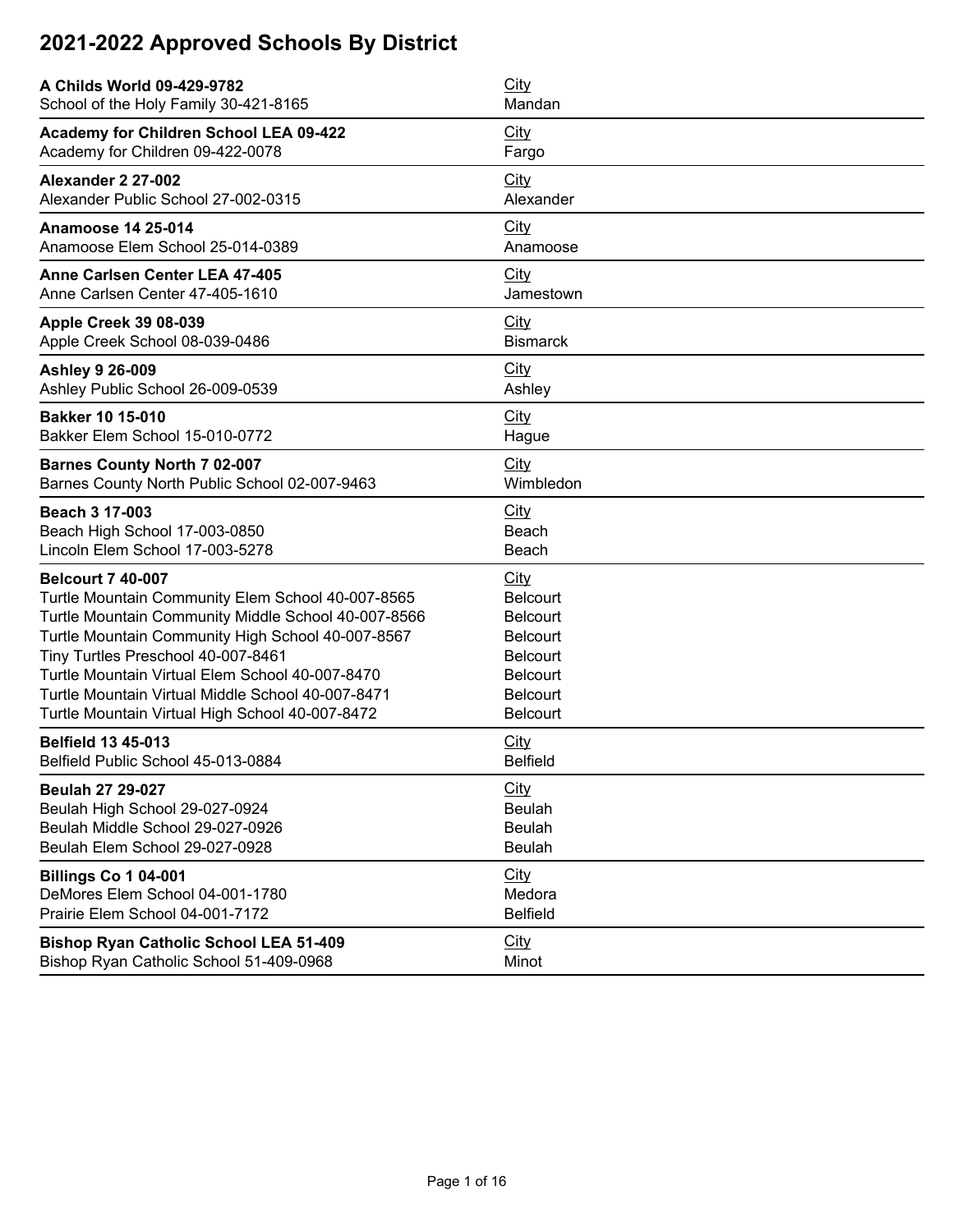| <b>Bismarck 1 08-001</b>                                             | <b>City</b>           |
|----------------------------------------------------------------------|-----------------------|
| Bismarck High School 08-001-0970                                     | <b>Bismarck</b>       |
| Centennial Elem School 08-001-1348                                   | <b>Bismarck</b>       |
| Century High School 08-001-1365                                      | <b>Bismarck</b>       |
| Dorothy Moses Elem School 08-001-1897                                | <b>Bismarck</b>       |
| Grimsrud Elem School 08-001-3282                                     | <b>Bismarck</b>       |
| Liberty Elem School 08-001-5255                                      | <b>Bismarck</b>       |
| Legacy High School 08-001-5199                                       | <b>Bismarck</b>       |
| Bismarck K-5 Virtual Academy 08-001-2970                             | <b>Bismarck</b>       |
| Bismarck 6-8 Virtual Academy 08-001-2971                             | <b>Bismarck</b>       |
| Bismarck 9-12 Virtual Academy 08-001-2972                            | <b>Bismarck</b>       |
| BECEP Center 08-001-9160                                             | <b>Bismarck</b>       |
| Wachter Middle School 08-001-9163                                    | <b>Bismarck</b>       |
| Will-Moore Elem School 08-001-9414                                   | <b>Bismarck</b>       |
| Sunrise Elem School 08-001-8263                                      | <b>Bismarck</b>       |
| Lincoln Elem School 08-001-5286                                      | Lincoln               |
| Pioneer Elem School 08-001-7090                                      | <b>Bismarck</b>       |
| Rita Murphy Elem School 08-001-7472                                  | <b>Bismarck</b>       |
| Roosevelt Elem School 08-001-7561                                    | <b>Bismarck</b>       |
| Simle Middle School 08-001-7900                                      | <b>Bismarck</b>       |
| Victor Solheim Elem School 08-001-8038                               | <b>Bismarck</b>       |
| South Central Alternative High School 08-001-8050                    | <b>Bismarck</b>       |
| Highland Acres Elem School 08-001-3612                               | <b>Bismarck</b>       |
| Horizon Middle School 08-001-3795                                    | <b>Bismarck</b>       |
| Jeannette Myhre Elem School 08-001-4580                              | <b>Bismarck</b>       |
| Prairie Rose Elem School 08-001-5276                                 | <b>Bismarck</b>       |
| Robert Place Miller Elem School 08-001-6129                          | <b>Bismarck</b>       |
|                                                                      | <b>Bismarck</b>       |
| Northridge Elem School 08-001-6132                                   |                       |
| Bottineau 1 05-001                                                   | City                  |
| Bottineau Jr-Sr High School 05-001-1033                              | <b>Bottineau</b>      |
| Bottineau Elem School 05-001-1035                                    | <b>Bottineau</b>      |
| <b>Bowbells 14 07-014</b>                                            | City                  |
| Bowbells Public School 07-014-1037                                   | <b>Bowbells</b>       |
|                                                                      |                       |
| <b>Bowman Co 1 06-001</b><br>Bowman Co Public School 06-001-1043     | <b>City</b><br>Bowman |
|                                                                      | Bowman                |
| Bowman County Preschool 06-001-1044<br>Rhame Elem School 06-001-7421 | Rhame                 |
|                                                                      |                       |
| <b>Brentwood Adventist Christian School LEA 08-414</b>               | City                  |
| Brentwood Adventist Christian School 08-414-7788                     | <b>Bismarck</b>       |
| Burke Central 36 07-036                                              | City                  |
| Burke Central Public School 07-036-5262                              | Lignite               |
| Carrington 49 16-049                                                 | City                  |
| Carrington Elem School 16-049-1303                                   | Carrington            |
| Carrington High School 16-049-1304                                   | Carrington            |
|                                                                      |                       |
| <b>Cavalier 6 34-006</b>                                             | City                  |
| Cavalier Public School 34-006-1323                                   | Cavalier              |
| <b>Center-Stanton 1 33-001</b>                                       | City                  |
| Center-Stanton Public School 33-001-1350                             | Center                |
| <b>Central Cass 17 09-017</b>                                        | City                  |
| Central Cass Public School 09-017-1354                               | Casselton             |
|                                                                      |                       |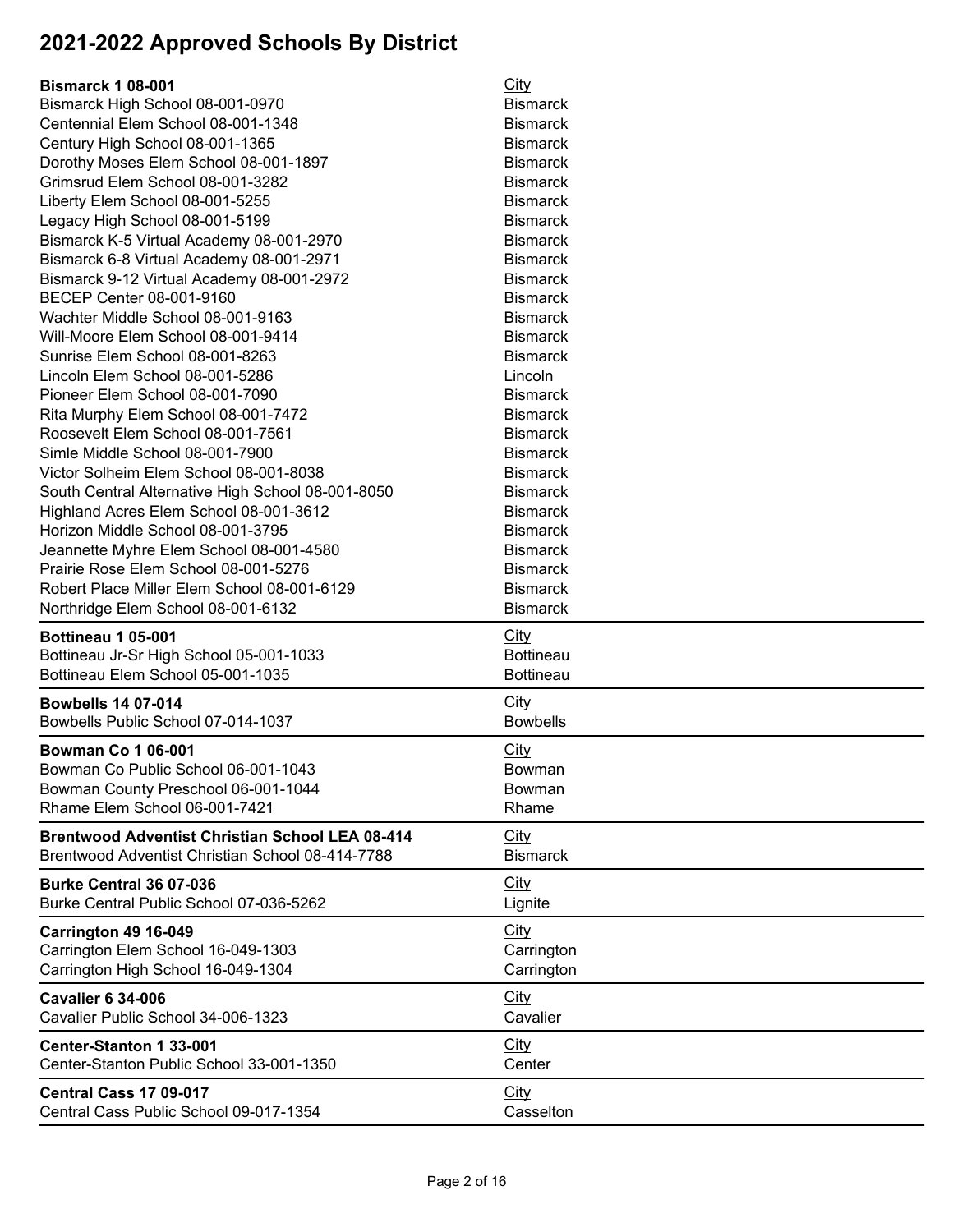| Central Valley 3 49-003                                        | <b>City</b>     |
|----------------------------------------------------------------|-----------------|
| Central Valley Public School 49-003-1369                       | <b>Buxton</b>   |
| <b>Children's Montessori Center LEA 09-431</b>                 | <b>City</b>     |
| Children's Montessori Center 09-431-1380                       | Fargo           |
| <b>Christ the King Catholic Montessori School LEA 30-409</b>   | <b>City</b>     |
| Christ the King Catholic Montessori School 30-409-1398         | Mandan          |
| <b>Circle of Nations School LEA 39-900</b>                     | City            |
| Circle of Nations School 39-900-9175                           | Wahpeton        |
| Dakota Adventist Academy LEA 08-410                            | City            |
| Dakota Adventist Academy 08-410-7789                           | <b>Bismarck</b> |
| Dakota Memorial School 51-401-3200                             | City            |
| Dakota Memorial Stability Academy for Transitioning Students 7 | Minot           |
| Dakota Memorial School LEA 51-401                              | <b>City</b>     |
| Dakota Memorial School 51-401-3200                             | Minot           |
| Dakota Montessori School LEA 09-423                            | City            |
| Dakota Montessori School 09-423-1710                           | Fargo           |
| Dakota Prairie 1 32-001                                        | City            |
| Dakota Prairie Elem School 32-001-5641                         | McVille         |
| Dakota Prairie High School 32-001-8826                         | Petersburg      |
| Devils Lake 1 36-001                                           | <b>City</b>     |
| Devils Lake High School 36-001-1829                            | Devils Lake     |
| Central Middle School 36-001-1833                              | Devils Lake     |
| Minnie H Kindergarten Center 36-001-5743                       | Devils Lake     |
| Prairie View Elem School 36-001-7178                           | Devils Lake     |
| Sweetwater Elem School 36-001-8280                             | Devils Lake     |
| <b>Dickinson 1 45-001</b>                                      | <b>City</b>     |
| Dickinson High School 45-001-1845                              | Dickinson       |
| Early Childhood Center 45-001-2099                             | Dickinson       |
| Heart River Elem School 45-001-3160                            | Dickinson       |
| Jefferson Elem School 45-001-4600                              | Dickinson       |
| Lincoln Elem School 45-001-5282                                | Dickinson       |
| Roosevelt Elem School 45-001-7574                              | Dickinson       |
| Roughrider K-8 Virtual Academy 45-001-1861                     | Dickinson       |
| Roughrider 9-12 Virtual Academy 45-001-1862                    | Dickinson       |
| Southwest Community High School 45-001-1844                    | Dickinson       |
| Prairie Rose Elem School 45-001-7173                           | Dickinson       |
| Dickinson Middle School 45-001-1848                            | Dickinson       |
| P S Berg Elem School 45-001-7180                               | Dickinson       |
| Divide County 1 12-001                                         | City            |
| Divide County Elem School 12-001-1860                          | Crosby          |
| Divide County High School 12-001-1866                          | Crosby          |
| Drake 57 25-057                                                | City            |
| Drake High School 25-057-1925                                  | <b>Drake</b>    |
| Drayton 19 34-019                                              | City            |
| Drayton Public School 34-019-1928                              | Drayton         |
| <b>Dunseith 1 40-001</b>                                       | City            |
| Dunseith High School 40-001-1966                               | Dunseith        |
| Dunseith Elem School 40-001-1968                               | Dunseith        |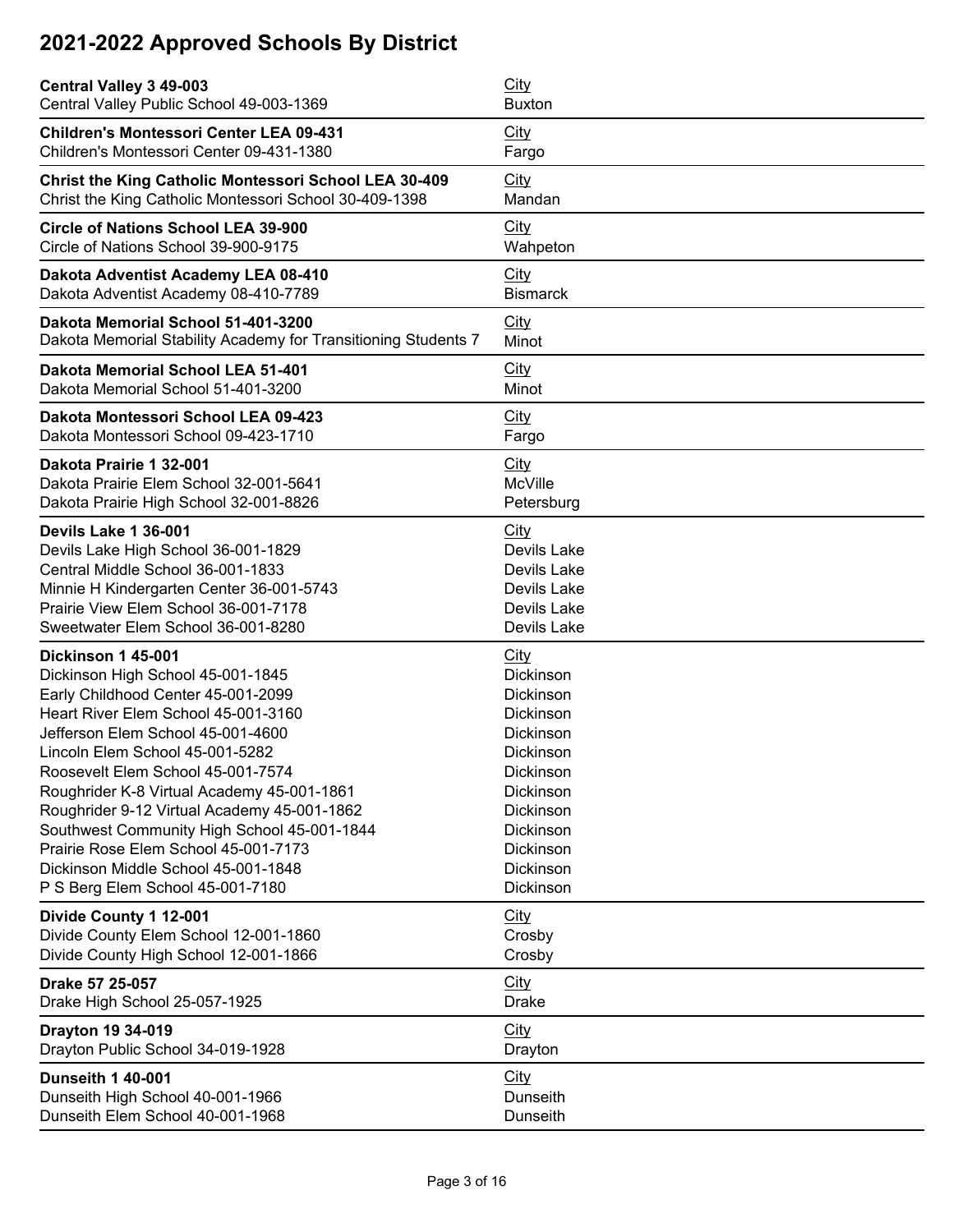| Dunseith Day Elem School LEA 40-900                  | <b>City</b>     |
|------------------------------------------------------|-----------------|
| Dunseith Day Elem School 40-900-1970                 | <b>Dunseith</b> |
| Earl 18 27-018                                       | City            |
| Squaw Gap School 27-018-8106                         | Sidney          |
| <b>Edgeley 3 23-003</b>                              | City            |
| Willow Bank Colony School 23-003-2106                | Edgeley         |
| Edgeley Public School 23-003-2107                    | Edgeley         |
| <b>Edmore 2 36-002</b>                               | City            |
| Edmore Public School 36-002-2113                     | Edmore          |
| <b>Eight Mile 6 53-006</b>                           | <b>City</b>     |
| Eight Mile Public School 53-006-2270                 | Trenton         |
| Elgin-New Leipzig 49 19-049                          | City            |
| Elgin-New Leipzig Public School 19-049-2328          | Elgin           |
| <b>Ellendale 40 11-040</b>                           | City            |
| Ellendale Public School 11-040-2333                  | Ellendale       |
| Maple River Colony School 11-040-5481                | Fullerton       |
| Ellendale Virtual High Academy 11-040-5489           | Ellendale       |
| <b>Emerado 127 18-127</b>                            | <b>City</b>     |
| Emerado Elem School 18-127-2362                      | Emerado         |
| Enderlin Area 24 37-024                              | City            |
| Enderlin Area Public School 37-024-2387              | Enderlin        |
| Grant Colony School 37-024-3252                      | Enderlin        |
| <b>Fairmount 18 39-018</b>                           | City            |
| Fairmount Public School 39-018-2739                  | Fairmount       |
| Fargo 1 09-001                                       | City            |
| Ben Franklin Middle School 09-001-0713               | Fargo           |
| Clara Barton Hawthorne Elem School 09-001-1418       | Fargo           |
| Discovery Middle School 09-001-1855                  | Fargo           |
| South High School 09-001-2744                        | Fargo           |
| Centennial Elem School 09-001-2789                   | Fargo           |
| Horace Mann Roosevelt Elem School 09-001-3733        | Fargo           |
| Kennedy Elem School 09-001-4883                      | Fargo           |
| Fargo Davies High School 09-001-1740                 | Fargo           |
| Ed Clapp Elem School 09-001-2104                     | Fargo           |
| Eagles Elem School 09-001-2080                       | Fargo           |
| Fargo Public Schools Virtual Academy 09-001-1901     | Fargo           |
| Explorer Academy 09-001-5223                         | Fargo           |
| McKinley Elem School 09-001-5625                     | Fargo           |
| North High School 09-001-6125                        | Fargo           |
| Washington Elem School 09-001-9243                   | Fargo           |
| Dakota High School 09-001-9516                       | Fargo           |
| Bennett Elem School 09-001-0898                      | Fargo           |
| Carl Ben Eielson Middle School 09-001-1292           | Fargo           |
| Jefferson Elem School 09-001-4598                    | Fargo           |
| Early Childhood Special Education School 09-001-4932 | Fargo           |
| Lewis and Clark Elem School 09-001-5222              | Fargo           |
| Lincoln Elem School 09-001-5277                      | Fargo           |
| Longfellow Elem School 09-001-5324                   | Fargo           |
| Madison Elem School 09-001-5435                      | Fargo           |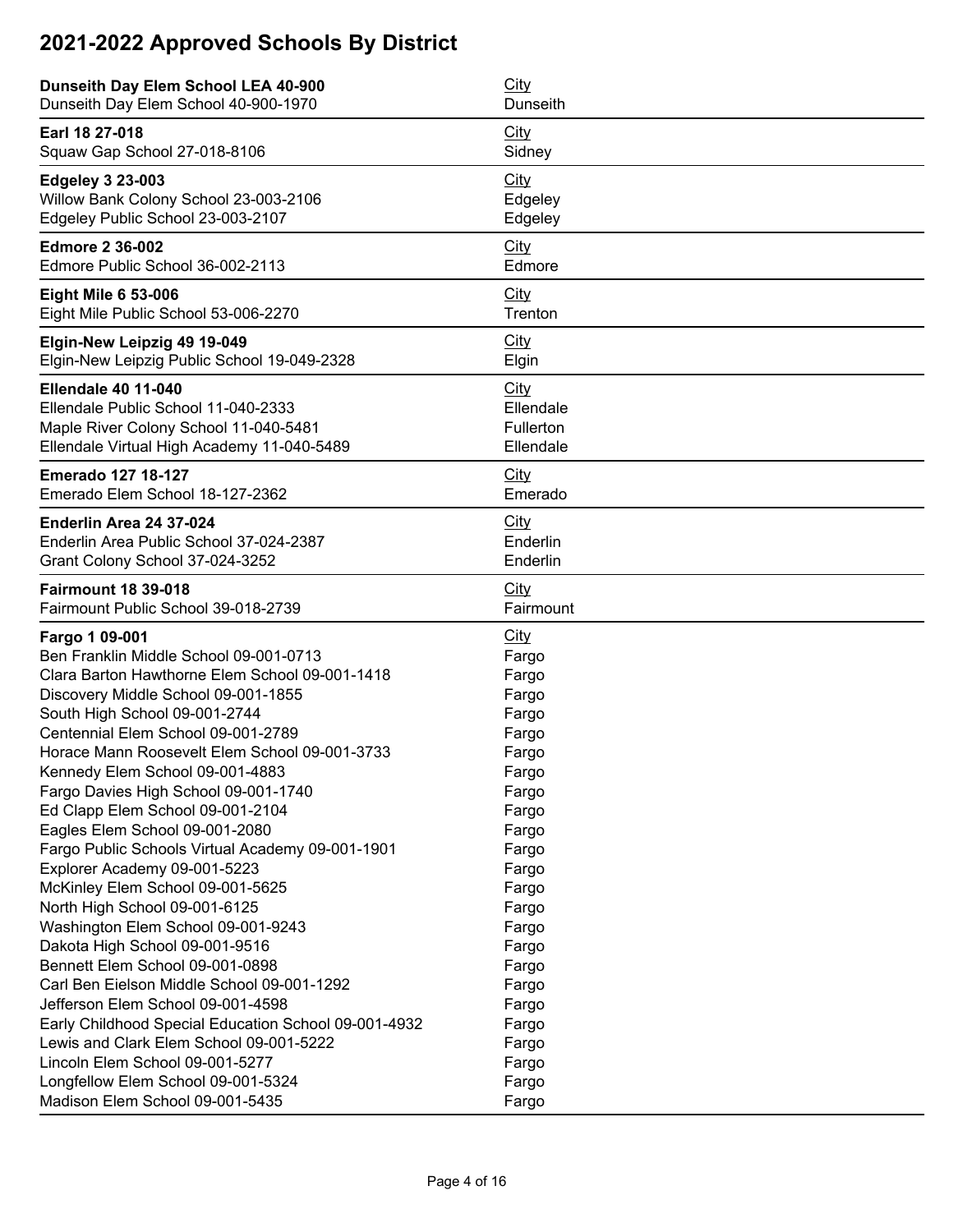| Fessenden-Bowdon 25 52-025                 | City               |
|--------------------------------------------|--------------------|
| Fessenden-Bowdon Public School 52-025-2792 | Fessenden          |
| Finley-Sharon 19 46-019                    | City               |
| Finley-Sharon Public School 46-019-2827    | Finley             |
| <b>Flasher 39 30-039</b>                   | City               |
| Flasher Public School 30-039-2854          | Flasher            |
| Fordville-Lankin 5 50-005                  | City               |
| Fordville-Lankin Public School 50-005-2891 | Fordville          |
| <b>Forest River School LEA 18-407</b>      | City               |
| Forest River School 18-407-2894            | Fordville          |
| <b>Ft Ransom 6 37-006</b>                  | <b>City</b>        |
| Ft Ransom Elem School 37-006-2898          | Fort Ransom        |
| <b>Ft Totten 30 03-030</b>                 | City               |
| Four Winds Comm High School 03-030-2910    | <b>Fort Totten</b> |
| <b>Ft Yates 4 43-004</b>                   | City               |
| Ft Yates Public Middle School 43-004-2921  | <b>Fort Yates</b>  |
| Full Circle Academy LEA 09-433             | City               |
| Full Circle Academy 09-433-3710            | Fargo              |
| Gackle-Streeter 56 24-056                  | City               |
| Gackle-Streeter Public School 24-056-3013  | Gackle             |
| <b>Garrison 51 28-051</b>                  | City               |
| Bob Callies Elem School 28-051-0990        | Garrison           |
| Garrison High School 28-051-3052           | Garrison           |
| <b>Glen Ullin 48 30-048</b>                | City               |
| Glen Ullin Public School 30-048-3165       | <b>Glen Ullin</b>  |
| <b>Glenburn 26 38-026</b>                  | City               |
| Glenburn Public School 38-026-3169         | Glenburn           |
| <b>Goodrich 16 42-016</b>                  | City               |
| Goodrich Public School 42-016-3199         | Goodrich           |
| Grace Lutheran Elem School LEA 09-415      | <b>City</b>        |
| Grace Lutheran Elem School 09-415-3229     | Fargo              |
| <b>Grafton 18 50-018</b>                   | City               |
| Century Elem School 50-018-1366            | Grafton            |
| Grafton High School 50-018-3231            | Grafton            |
| Grafton Junior High School 50-018-3235     | Grafton            |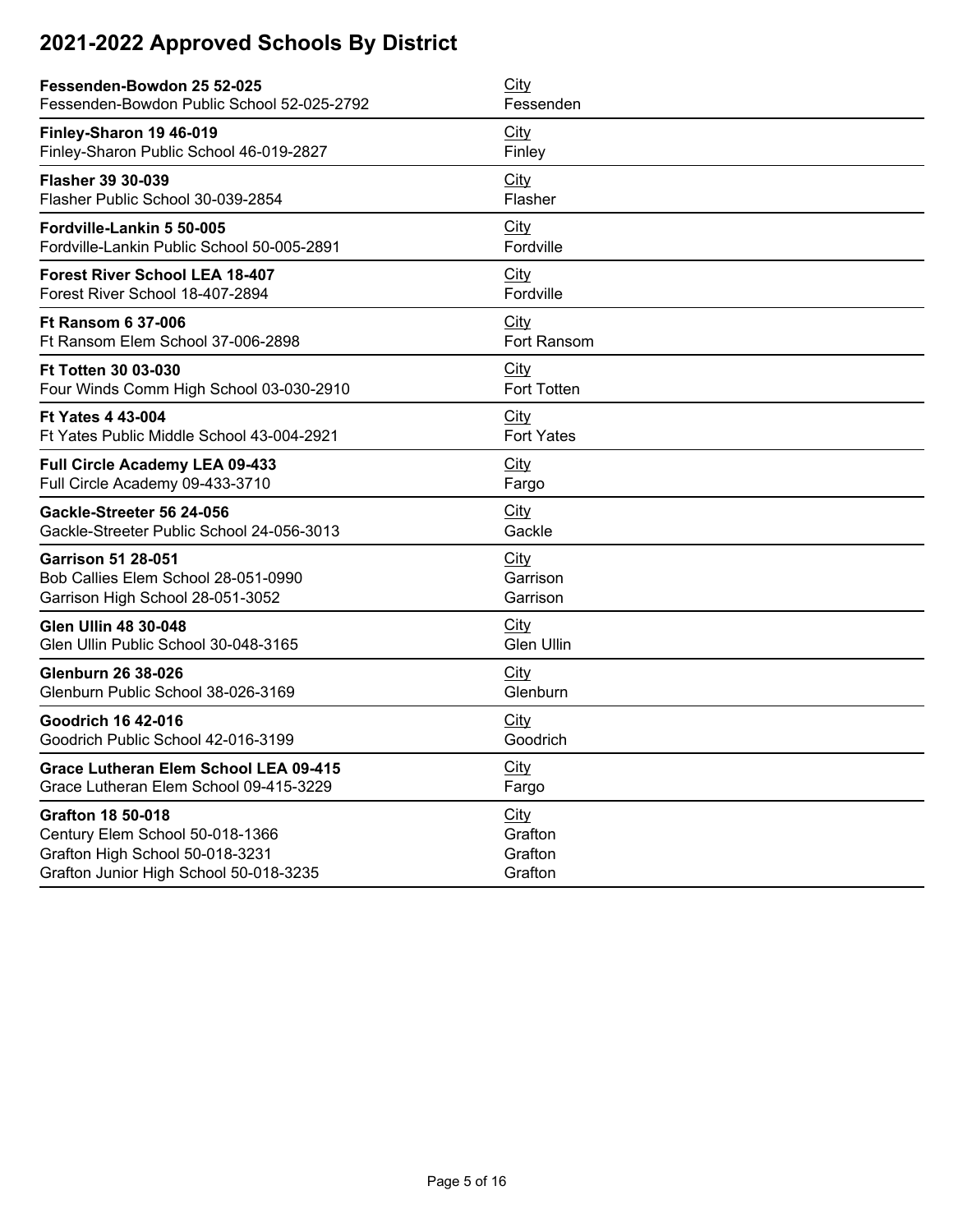| <b>Grand Forks 1 18-001</b>                     | City                   |
|-------------------------------------------------|------------------------|
| Phoenix Elem School 18-001-0892                 | <b>Grand Forks</b>     |
| Ben Franklin Elem School 18-001-0896            | <b>Grand Forks</b>     |
| Century Elem School 18-001-1364                 | <b>Grand Forks</b>     |
| Community Alternative High School 18-001-1530   | <b>Grand Forks</b>     |
| Central High School 18-001-3239                 | <b>Grand Forks</b>     |
| Discovery Elem School 18-001-1856               | <b>Grand Forks</b>     |
| South Middle School 18-001-8062                 | <b>Grand Forks</b>     |
| Valley Middle School 18-001-8975                | <b>Grand Forks</b>     |
| Viking Elem School 18-001-9034                  | <b>Grand Forks</b>     |
| Wilder Elem School 18-001-9406                  | <b>Grand Forks</b>     |
| Winship Elem School 18-001-9475                 | <b>Grand Forks</b>     |
| J Nelson Kelly Elem School 18-001-4499          | <b>Grand Forks</b>     |
| Lake Agassiz Elem School 18-001-5125            | <b>Grand Forks</b>     |
| Lewis and Clark Elem School 18-001-5225         | <b>Grand Forks</b>     |
| Nathan Twining Elem-Middle School 18-001-5983   | <b>Grand Forks AFB</b> |
| Red River High School 18-001-7360               | <b>Grand Forks</b>     |
| Schroeder Middle School 18-001-7771             | <b>Grand Forks</b>     |
| <b>Grenora 99 53-099</b>                        | <b>City</b>            |
| Grenora Public School 53-099-3281               | Grenora                |
| <b>Griggs County Central 18 20-018</b>          | City                   |
| Griggs County Central Public School 20-018-1555 | Cooperstown            |
| <b>Halliday 19 13-019</b>                       | City                   |
| Halliday Elem School 13-019-3390                | Halliday               |
| Hankinson 8 39-008                              | City                   |
| Hankinson Public School 39-008-3432             | Hankinson              |
| Harvey 38 52-038                                | <b>City</b>            |
| B M Hanson Elem School 52-038-3478              | Harvey                 |
| Harvey High School 52-038-3479                  | Harvey                 |
| Hatton Eielson 7 49-007                         | City                   |
| Hatton Eielson Public School 49-007-3504        | Hatton                 |
| Hazelton-Moffit-Braddock 6 15-006               | City                   |
| Hazelton-Mof-Brad Public School 15-006-3525     | Hazelton               |
| Hazen 3 29-003                                  | City                   |
| Hazen Elem School 29-003-3528                   | Hazen                  |
| Hazen High School 29-003-3529                   | Hazen                  |
| Hazen Middle School 29-003-3530                 | Hazen                  |
| <b>Hebron 13 30-013</b>                         | City                   |
| Hebron Public School 30-013-3537                | Hebron                 |
| <b>Hettinger 13 01-013</b>                      | City                   |
| Hettinger Public School 01-013-3599             | Hettinger              |
| Hillcrest SDA School LEA 47-410                 | <b>City</b>            |
| Hillcrest SDA School 47-410-7791                | Jamestown              |
| <b>Hillsboro 9 49-009</b>                       | <b>City</b>            |
| Hillsboro High School 49-009-3630               | Hillsboro              |
| Hillsboro Elem School 49-009-3633               | Hillsboro              |
| Spruce Lane Colony 49-009-8078                  | Blanchard              |
| Holy Family-St Mary's Elem School LEA 18-409    | City                   |
| Holy Family-St Marys Elem School 18-409-3690    | <b>Grand Forks</b>     |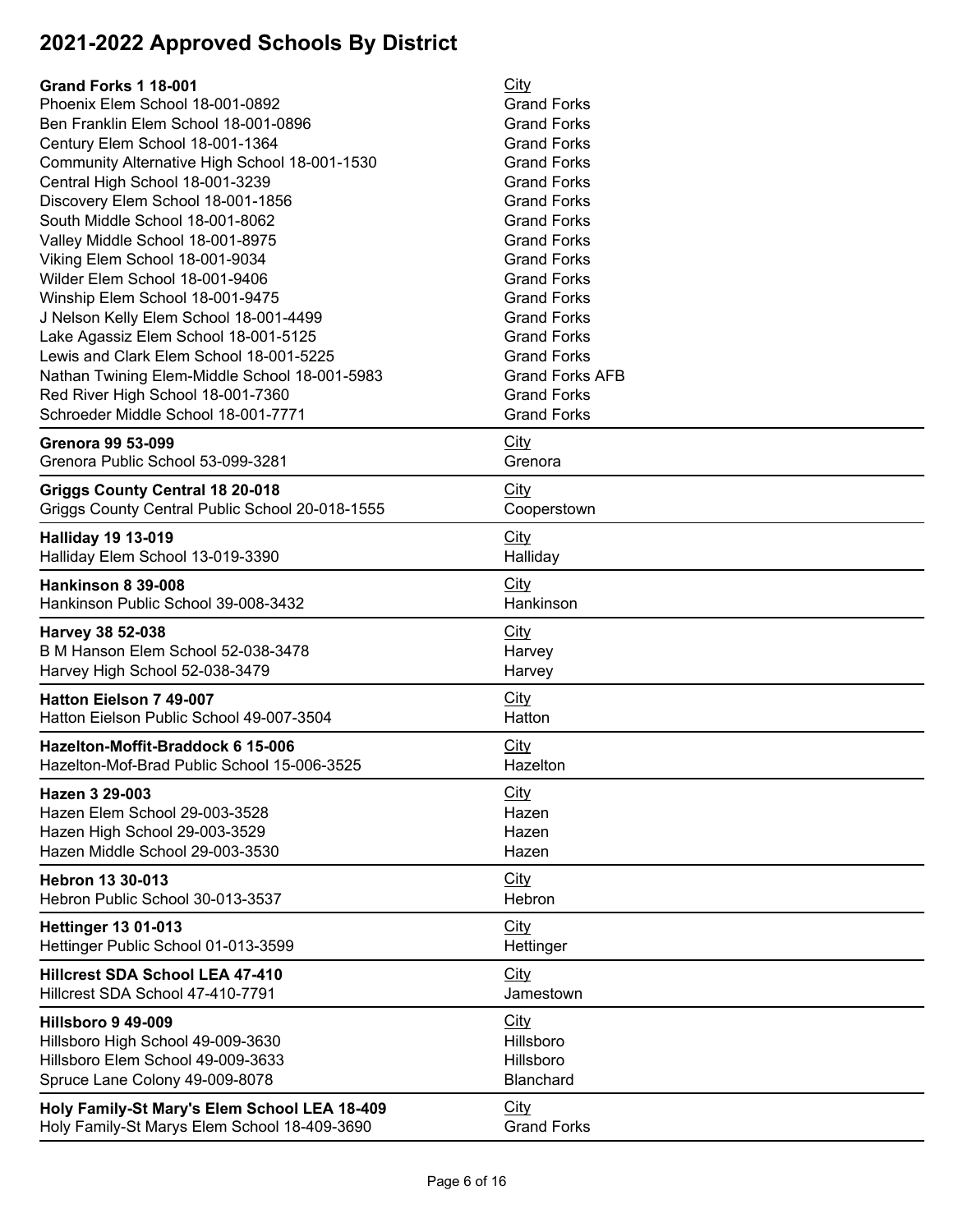| <b>Hope Christian Academy LEA 45-421</b>            | <b>City</b>         |
|-----------------------------------------------------|---------------------|
| Hope Christian Academy 45-421-1331                  | Dickinson           |
| Hope Page 85 09-085                                 | <b>City</b>         |
| Hope Page High School 09-085-6888                   | Hope                |
| Hope Page Elementary School 09-085-6887             | Page                |
| <b>Horse Creek 32 27-032</b>                        | City                |
| Horse Creek School 27-032-3741                      | Cartwright          |
| <b>Invitation Hill Adventist School LEA 45-415</b>  | City                |
| Invitation Hill Adventist School 45-415-1847        | Dickinson           |
| <b>Jamestown 1 47-001</b>                           | <b>City</b>         |
| Jamestown High School 47-001-4570                   | Jamestown           |
| Jamestown Middle School 47-001-4573                 | Jamestown           |
| William S Gussner Elem School 47-001-4604           | Jamestown           |
| Lincoln Elem School 47-001-5284                     | Jamestown           |
| Louis LAmour Elem School 47-001-5330                | Jamestown           |
| Roosevelt Elem School 47-001-7571                   | Jamestown           |
| Washington Elem School 47-001-9247                  | Jamestown           |
| <b>Johnson Corners Christian Academy LEA 27-415</b> | <b>City</b>         |
| Johnson Corners Christian Academy 27-415-0060       | <b>Watford City</b> |
| <b>Kenmare 28 51-028</b>                            | City                |
| Kenmare Elem School 51-028-4878                     | Kenmare             |
| Kenmare High School 51-028-4882                     | Kenmare             |
| <b>Kensal 19 47-019</b>                             | <b>City</b>         |
| Kensal Public School 47-019-4892                    | Kensal              |
| Kidder County 1 22-001                              | <b>City</b>         |
| Steele-Dawson Public School 22-001-8232             | <b>Steele</b>       |
| Killdeer 16 13-016                                  | City                |
| Killdeer Public School 13-016-4927                  | Killdeer            |
| <b>Kindred 2 09-002</b>                             | City                |
| Kindred Elem School 09-002-4933                     | Kindred             |
| Kindred High School 09-002-4934                     | Kindred             |
| Kulm 7 23-007                                       | <b>City</b>         |
| Kulm Public School 23-007-5072                      | Kulm                |
| <b>Lakota 66 32-066</b>                             | City                |
| Lakota High School 32-066-5136                      | Lakota              |
| Lakota Elem School 32-066-5137                      | Lakota              |
| <b>LaMoure 8 23-008</b>                             | City                |
| LaMoure Colony School 23-008-5144                   | LaMoure             |
| LaMoure Public School 23-008-5145                   | LaMoure             |
| Langdon Area 23 10-023                              | <b>City</b>         |
| Langdon Area High School 10-023-5153                | Langdon             |
| Langdon Area Elem School 10-023-5154                | Langdon             |
| <b>Larimore 44 18-044</b>                           | <b>City</b>         |
| Larimore Elem School 18-044-5163                    | Larimore            |
| Larimore High School 18-044-5169                    | Larimore            |
| Leeds 6 03-006                                      | City                |
| Leeds Public School 03-006-5184                     | Leeds               |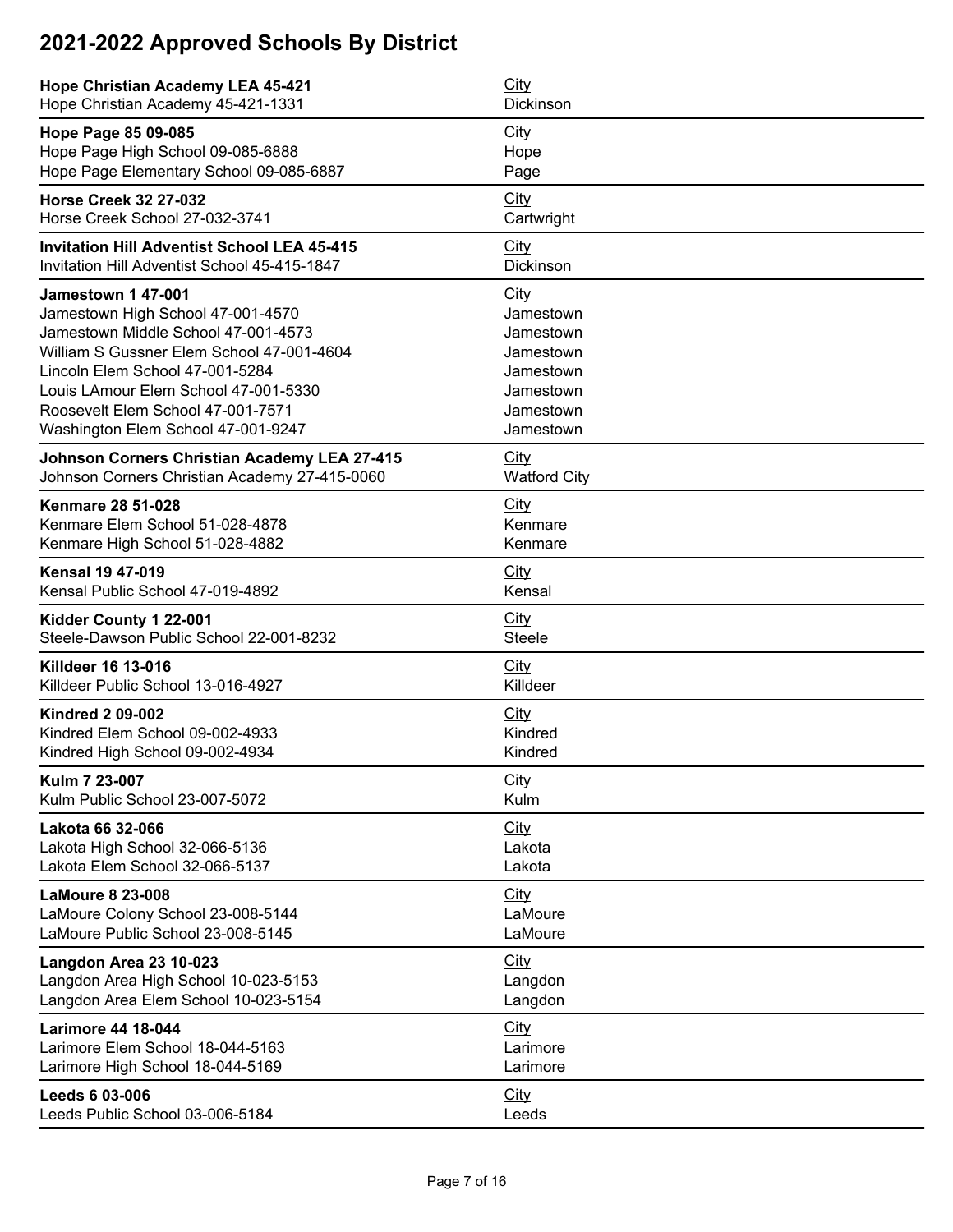| Lewis and Clark 161 51-161                                | City              |
|-----------------------------------------------------------|-------------------|
| Berthold Public School 51-161-0916                        | <b>Berthold</b>   |
| North Shore Plaza Public School 51-161-7108               | Plaza             |
| Lidgerwood 28 39-028                                      | City              |
| Lidgerwood Public School 39-028-5260                      | Lidgerwood        |
| Light of Christ Catholic Schools of Excellence LEA 08-409 | City              |
| St Marys Central High School 08-409-8182                  | <b>Bismarck</b>   |
| Cathedral of the Holy Spirit Elem School 08-409-1309      | <b>Bismarck</b>   |
| St Anne Elem School 08-409-8118                           | <b>Bismarck</b>   |
| St Marys Elem School 08-409-8186                          | <b>Bismarck</b>   |
| St Mary's Academy 08-409-0009                             | <b>Bismarck</b>   |
| <b>Linton 36 15-036</b>                                   | City              |
| Linton Public School 15-036-5288                          | Linton            |
| <b>Lisbon 19 37-019</b>                                   | City              |
| Lisbon Elem School 37-019-5290                            | Lisbon            |
| Lisbon Middle School 37-019-5293                          | Lisbon            |
| Lisbon High School 37-019-5296                            | Lisbon            |
| Litchville-Marion 46 02-046                               | City              |
| Litchville-Marion Elem School 02-046-5298                 | Litchville        |
| Litchville-Marion High School 02-046-5483                 | Marion            |
| Little Flower Elem School LEA 35-409                      | City              |
| Little Flower Elem School 35-409-5304                     | Rugby             |
| Little Heart 4 30-004                                     | <b>City</b>       |
| Little Heart Elem School 30-004-8123                      | Saint Anthony     |
| <b>Lone Tree 6 17-006</b>                                 | <b>City</b>       |
| Golva Elem School 17-006-3191                             | Golva             |
| <b>Maddock 9 03-009</b>                                   | City              |
| Maddock Public School 03-009-0902                         | Maddock           |
| <b>Mandan 1 30-001</b>                                    | City              |
| Custer Elem School 30-001-1656                            | Mandan            |
| Ft Lincoln Elem School 30-001-2925                        | Mandan            |
| Lewis and Clark Elem School 30-001-5228                   | Mandan            |
| Mandan High School 30-001-5453                            | Mandan            |
| Mandan Middle School 30-001-5457                          | Mandan            |
| Roosevelt Elem School 30-001-7569                         | Mandan            |
| Mary Stark Elem School 30-001-8286                        | Mandan            |
| Brave Center Academy 30-001-1057                          | Mandan            |
| Red Trail Elem School 30-001-7361                         | Mandan            |
| Mandan Virtual High School 30-001-8288                    | Mandan            |
| <b>Mandaree 36 27-036</b>                                 | City              |
| Mandaree Public School 27-036-5459                        | Mandaree          |
| <b>Manning 45 08-045</b>                                  | City              |
| Manning School 08-045-5466                                | <b>Bismarck</b>   |
| <b>Manvel 125 18-125</b>                                  | <b>City</b>       |
| Manvel Elem School 18-125-5473                            | Manvel            |
| Maple Valley 4 09-004                                     | City              |
| Maple Valley Public School 09-004-1148                    | <b>Tower City</b> |
| Wheatland Colony School 09-004-9360                       | <b>Tower City</b> |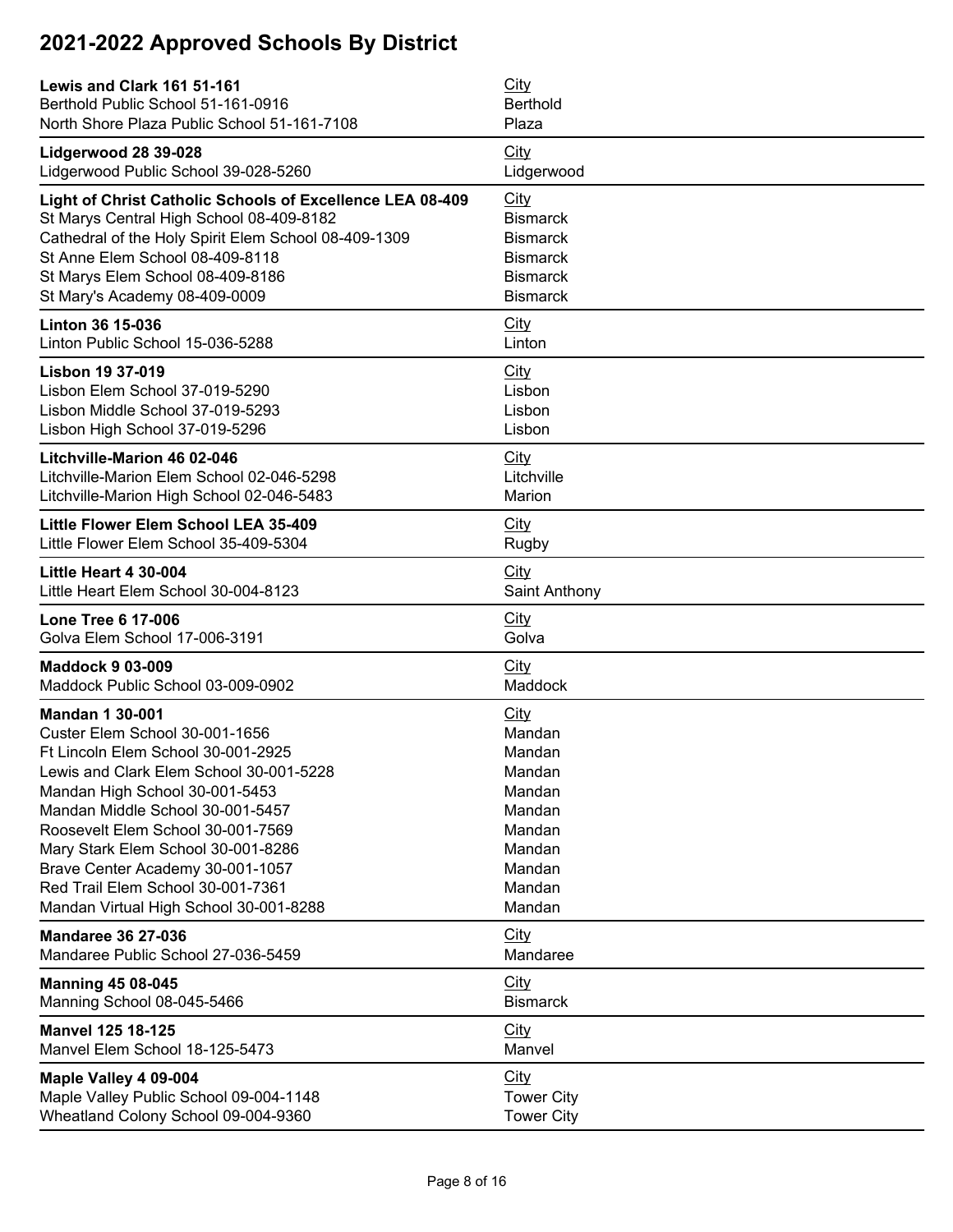| <b>Mapleton 7 09-007</b>                   | <b>City</b>         |
|--------------------------------------------|---------------------|
| Mapleton Elem School 09-007-5479           | Mapleton            |
| <b>Marmarth 12 44-012</b>                  | City                |
| Marmarth Elem School 44-012-5486           | Marmarth            |
| <b>Marmot Schools LEA 30-800</b>           | City                |
| Marmot Schools 30-800-5458                 | Mandan              |
| <b>Martin Luther School LEA 08-420</b>     | City                |
| Martin Luther School 08-420-5490           | <b>Bismarck</b>     |
| Max 50 28-050                              | City                |
| Max Public School 28-050-5519              | Max                 |
| <b>May-Port CG 14 49-014</b>               | City                |
| May-Port CG Middle-High School 49-014-5526 | Mayville            |
| Peter Boe Jr Elem School 49-014-7145       | Mayville            |
| <b>McClusky 19 42-019</b>                  | City                |
| McClusky Elem School 42-019-5320           | McClusky            |
| McClusky High School 42-019-5532           | McClusky            |
| McKenzie Co 1 27-001                       | City                |
| Watford City High School 27-001-5606       | <b>Watford City</b> |
| Badlands Elem School 27-001-5607           | <b>Watford City</b> |
| Fox Hills Elem School 27-001-5611          | <b>Watford City</b> |
| Wolves Center Academy 27-001-5612          | <b>Watford City</b> |
| Watford City Middle School 27-001-5609     | <b>Watford City</b> |
| <b>Medina 3 47-003</b>                     | City                |
| Medina Public School 47-003-5657           | Medina              |
| <b>Menoken 33 08-033</b>                   | City                |
| Menoken Elem School 08-033-5666            | Menoken             |
| <b>Midkota 7 20-007</b>                    | City                |
| Midkota Elem School 20-007-0958            | <b>Binford</b>      |
| Midkota High School 20-007-3172            | Glenfield           |
| Midway 128 18-128                          | City                |
| Midway Public School 18-128-5707           | <b>Inkster</b>      |
| <b>Milnor 2 41-002</b>                     | City                |
| Milnor Public School 41-002-5719           | Milnor              |
| Sundale Colony School 41-002-7757          | Milnor              |
| Minnewaukan 5 03-005                       | City                |
| Minnewaukan Public School 03-005-5741      | Minnewaukan         |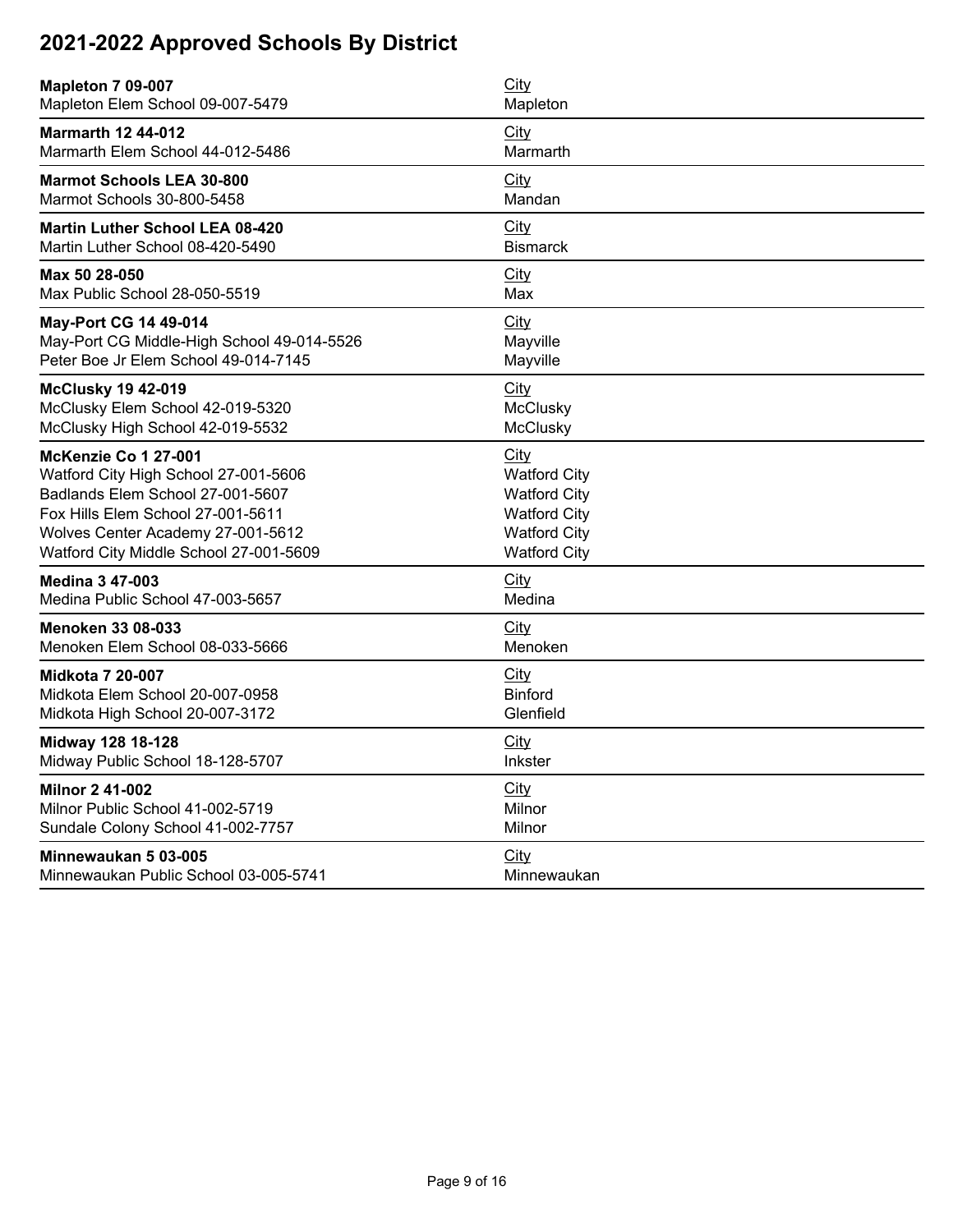| <b>Minot 1 51-001</b>                                   | <b>City</b>     |
|---------------------------------------------------------|-----------------|
| Bel Air Elem School 51-001-0869                         | Minot           |
| Dakota Elem School 51-001-1715                          | Minot AFB       |
| Edison Elem School 51-001-2111                          | Minot           |
| Minot Public Schools 9-12 Virtual Academy 51-001-5622   | Minot           |
| Sunnyside Elem School 51-001-8264                       | Minot           |
| Washington Elem School 51-001-9249                      | Minot           |
| Bell Elem School 51-001-0886                            | Minot           |
| John Hoeven Elem School 51-001-4670                     | Minot           |
| Minot Public Schools K-5 Virtual Academy 51-001-5620    | Minot           |
| Minot Public Schools 6-8 Virtual Academy 51-001-5621    | Minot           |
| Central Campus School 51-001-5750                       | Minot           |
| Magic City Campus High School 51-001-5752               | Minot           |
| Lewis and Clark Elem School 51-001-6126                 | Minot           |
| Perkett Elem School 51-001-6990                         | Minot           |
| Roosevelt Elem School 51-001-7577                       | Minot           |
| Souris River Campus Alternative High School 51-001-8047 | Minot           |
| Erik Ramstad Middle School 51-001-2480                  | Minot           |
| Jim Hill Middle School 51-001-4645                      | Minot           |
| Longfellow Elem School 51-001-5326                      | Minot           |
| McKinley Elem School 51-001-5610                        | Minot           |
| Memorial Middle School 51-001-5660                      | Minot AFB       |
| North Plains Elem School 51-001-5746                    | Minot AFB       |
| Minto 20 50-020                                         | City            |
| Minto Public School 50-020-5759                         | Minto           |
| Missouri Valley Montessori School LEA 08-422            | City            |
| Missouri Valley Montessori School 08-422-5763           | <b>Bismarck</b> |
| Mohall-Lansford-Sherwood 1 38-001                       | City            |
| MLS-Mohall Public School 38-001-5778                    | Mohall          |
| Montpelier 14 47-014                                    | <b>City</b>     |
| Montpelier Public School 47-014-5794                    | Montpelier      |
| <b>Mott-Regent 1 21-001</b>                             | <b>City</b>     |
| Mott-Regent Public School 21-001-5858                   | Mott            |
| Mt Pleasant 4 40-004                                    | City            |
| Mt Pleasant Public School 40-004-5055                   | Rolla           |
| <b>Munich 19 10-019</b>                                 | City            |
| Munich Public School 10-019-5895                        | Munich          |
| Napoleon 2 24-002                                       | City            |
| Napoleon Public School 24-002-5977                      | Napoleon        |
| <b>Naughton 25 08-025</b>                               | <b>City</b>     |
| Naughton School 08-025-5985                             | <b>Bismarck</b> |
| ND Center for Distance Education LEA 09-801             | <b>City</b>     |
| ND Center for Distance Education 09-801-1867            | Fargo           |
| <b>Nedrose 4 51-004</b>                                 | <b>City</b>     |
| Nedrose Elem School 51-004-6005                         | Minot           |
| Nedrose Public School 51-004-6006                       | Minot           |
| <b>Nesson 2 53-002</b>                                  | <b>City</b>     |
| Ray Public School 53-002-7352                           | Ray             |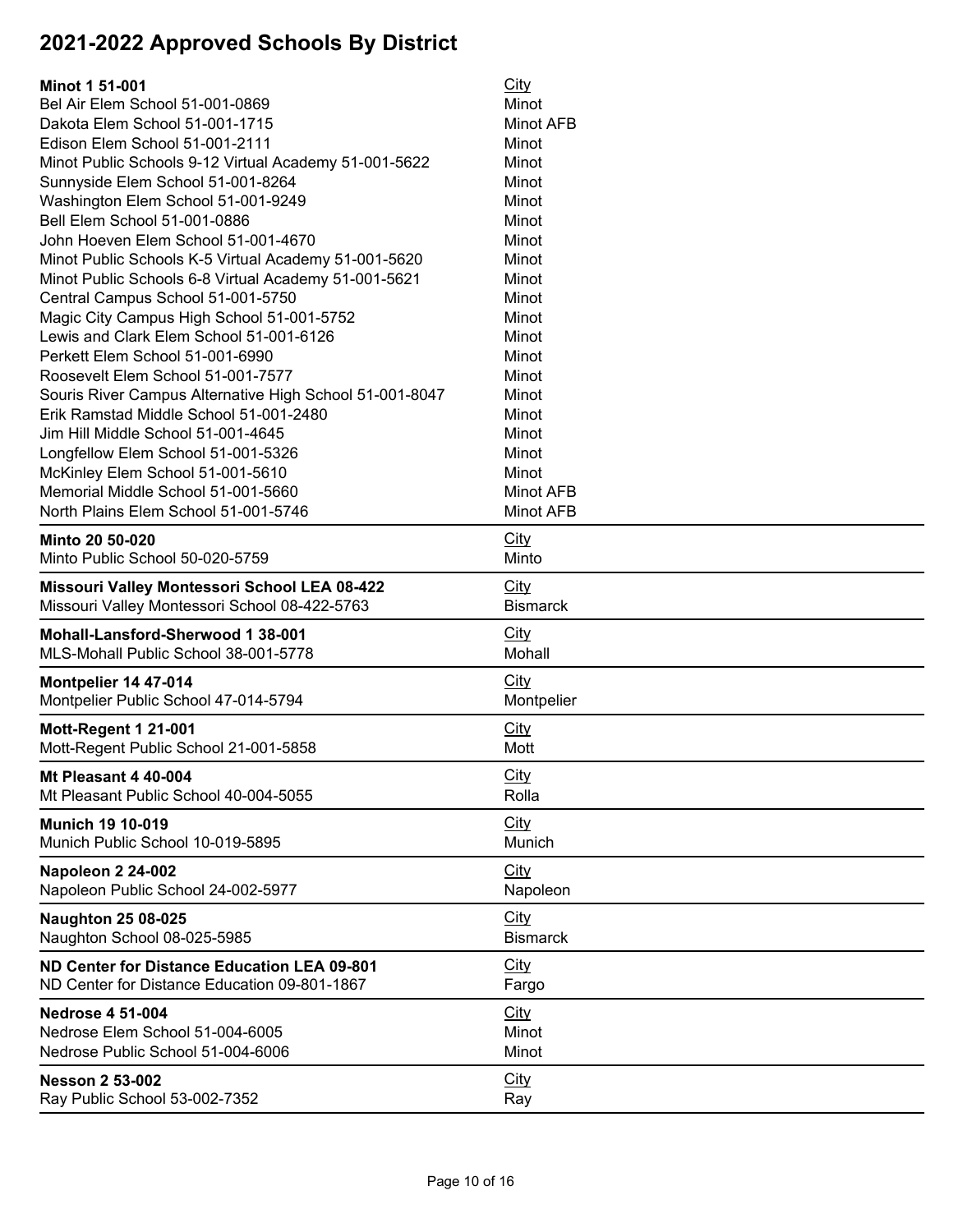| New England 9 21-009                            | City            |
|-------------------------------------------------|-----------------|
| New England Public School 21-009-6026           | New England     |
| New Rockford-Sheyenne 2 14-002                  | <b>City</b>     |
| New Rockford-Sheyenne Public School 14-002-5971 | New Rockford    |
| New Salem-Almont 49 30-049                      | City            |
| New Salem-Almont High School 30-049-6033        | New Salem       |
| Prairie View Elem School 30-049-7176            | New Salem       |
| <b>New Town 1 31-001</b>                        | City            |
| Edwin Loe Elem School 31-001-6036               | New Town        |
| New Town High School 31-001-6039                | New Town        |
| Newburg-United 54 05-054                        | <b>City</b>     |
| Newburg-United Public School 05-054-6043        | Newburg         |
| <b>North Border 100 34-100</b>                  | City            |
| North Border-Walhalla Public School 34-100-9186 | Walhalla        |
| North Border-Pembina Public School 34-100-6982  | Pembina         |
| North Sargent 3 41-003                          | City            |
| North Sargent Public School 41-003-6130         | Gwinner         |
| <b>North Star 10 48-010</b>                     | <b>City</b>     |
| North Star Public School 48-010-1277            | Cando           |
| Northern Cass 97 09-097                         | <b>City</b>     |
| Northern Cass Public School 09-097-6121         | Hunter          |
| Northwood 129 18-129                            | City            |
| Northwood Public School 18-129-6134             | Northwood       |
| Oak Grove Lutheran Schools LEA 09-405           | <b>City</b>     |
| Oak Grove Lutheran High School 09-405-6210      | Fargo           |
| Oak Grove Lutheran Elem School 09-405-6208      | Fargo           |
| Oakes 41 11-041                                 | <b>City</b>     |
| Oakes Elem School 11-041-3308                   | Oakes           |
| Oakes High School 11-041-6215                   | Oakes           |
| <b>Oberon 16 03-016</b>                         | <b>City</b>     |
| Oberon Elem School 03-016-6226                  | Oberon          |
| Ojibwa Indian School LEA 40-409                 | City            |
| Ojibwa Indian School 40-409-8120                | <b>Belcourt</b> |
| Ojibwa Indian Virtual School 40-409-8121        | <b>Belcourt</b> |
| Our Redeemer's Christian School LEA 51-425      | <b>City</b>     |
| Our Redeemers Christian School 51-425-0055      | Minot           |
| Park River Area 8 50-008                        | City            |
| Park River Area Public School 50-008-9208       | Park River      |
| <b>Parshall 3 31-003</b>                        | City            |
| Parshall Elem School 31-003-6923                | Parshall        |
| Parshall High School 31-003-6925                | Parshall        |
| Pingree-Buchanan 10 47-010                      | City            |
| Pingree-Buchanan Elem School 47-010-1144        | <b>Buchanan</b> |
| Pingree-Buchanan High School 47-010-7087        | Pingree         |
| <b>Powers Lake 27 07-027</b>                    | City            |
| Powers Lake Public School 07-027-7158           | Powers Lake     |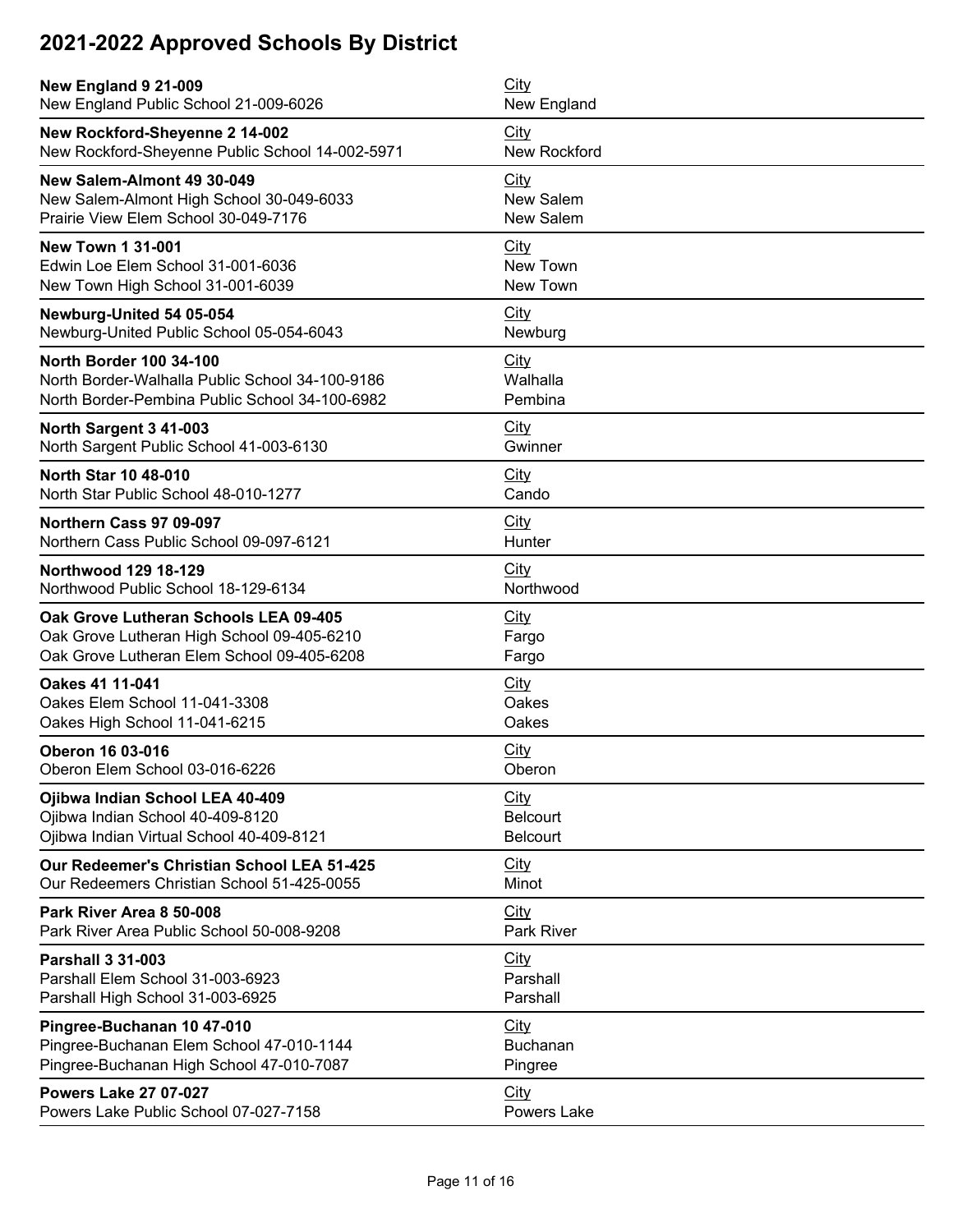| <b>Prairie Voyager Adventist School LEA 18-413</b> | City               |
|----------------------------------------------------|--------------------|
| Prairie Voyager Adventist School 18-413-7799       | <b>Grand Forks</b> |
| Richardton-Taylor 34 45-034                        | <b>City</b>        |
| Taylor-Richardton Elem School 45-034-8335          | Taylor             |
| Richardton-Taylor Public School 45-034-7433        | Richardton         |
| <b>Richland 44 39-044</b>                          | City               |
| Richland Elem School 39-044-2031                   | Abercrombie        |
| Richland Jr-Sr High School 39-044-6120             | Colfax             |
| <b>Rolette 29 40-029</b>                           | <b>City</b>        |
| Rolette Public School 40-029-7555                  | Rolette            |
| <b>Roosevelt 18 19-018</b>                         | <b>City</b>        |
| Roosevelt Elem School 19-018-1306                  | Carson             |
| Rugby 5 35-005                                     | City               |
| Rugby High School 35-005-7614                      | Rugby              |
| Rugby Ely Elem School 35-005-7616                  | Rugby              |
| Rugby Ely Virtual Elem School 35-005-7620          | Rugby              |
| Rugby Virtual High School 35-005-7621              | Rugby              |
| <b>Sargent Central 6 41-006</b>                    | <b>City</b>        |
| Sargent Central Public School 41-006-7709          | Forman             |
| Sawyer 16 51-016                                   | <b>City</b>        |
| Sawyer Public School 51-016-7717                   | Sawyer             |
| School for Deaf LEA 36-800                         | City               |
| ND School for the Deaf 36-800-6710                 | Devils Lake        |
| School of the Holy Family LEA 30-421               | City               |
| School of the Holy Family 30-421-8165              | Mandan             |
| <b>Scranton 33 06-033</b>                          | City               |
| Scranton Public School 06-033-7785                 | Scranton           |
| <b>Selfridge 8 43-008</b>                          | <b>City</b>        |
| Selfridge Public School 43-008-7804                | Selfridge          |
| <b>Shiloh Christian School LEA 08-415</b>          | City               |
| Shiloh Christian School 08-415-9900                | <b>Bismarck</b>    |
| Solen 3 43-003                                     | City               |
| Cannon Ball Elem School 43-003-1278                | Cannon Ball        |
| Solen High School 43-003-8036                      | Solen              |
| <b>South Heart 9 45-009</b>                        | <b>City</b>        |
| South Heart Public School 45-009-8060              | South Heart        |
| South Heart K-12 Virtual Academy 45-009-8070       | South Heart        |
| South Prairie 70 51-070                            | City               |
| South Prairie Public School 51-070-8068            | Minot              |
| St Alphonsus Elem School LEA 10-409                | City               |
| St Alphonsus Elem School 10-409-8116               | Langdon            |
| St Ann's Catholic School LEA 40-410                | City               |
| St Anns Catholic School 40-410-8119                | <b>Belcourt</b>    |
| St Bernard Mission School LEA 43-409               | <b>City</b>        |
| St Bernard Mission School 43-409-8130              | <b>Fort Yates</b>  |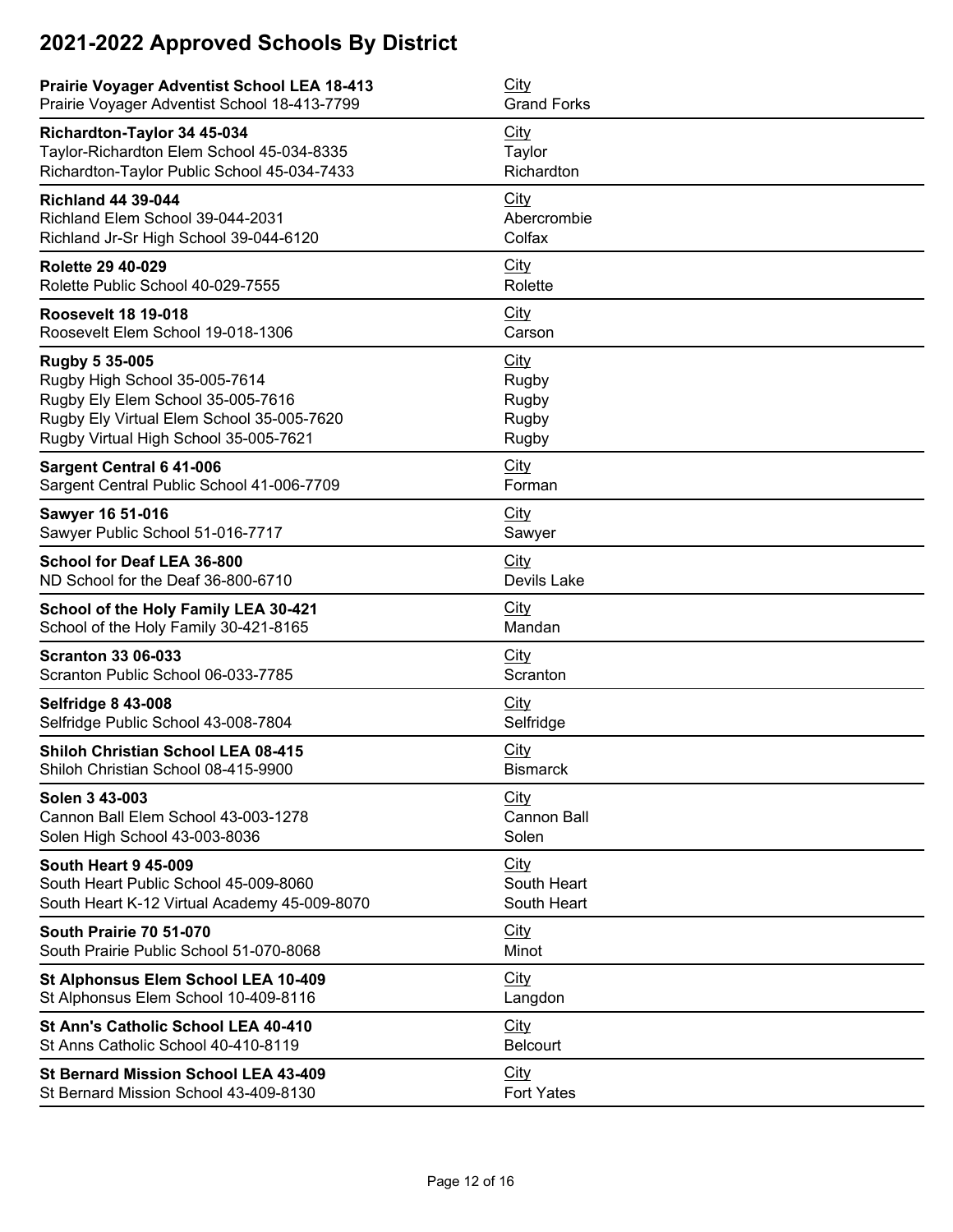| St Catherine Elem School LEA 02-409                 | City               |
|-----------------------------------------------------|--------------------|
| St Catherine Elem School 02-409-8136                | <b>Valley City</b> |
| St John 3 40-003                                    | City               |
| St John Public School 40-003-8152                   | Saint John         |
| St John Paul II Catholic Schools Network LEA 09-401 | <b>City</b>        |
| Holy Spirit Elem School 09-401-3700                 | Fargo              |
| Nativity Elem School 09-401-5984                    | Fargo              |
| Shanley High-Sacred Heart Middle School 09-401-7826 | Fargo              |
| Trinity Elem School 09-401-8559                     | <b>West Fargo</b>  |
| St Johns Academy LEA 47-409                         | City               |
| St Johns Academy 47-409-8154                        | Jamestown          |
| St Johns Elem School LEA 39-409                     | City               |
| St Johns Elem School 39-409-8156                    | Wahpeton           |
| St Joseph Elem School LEA 30-410                    | City               |
| St Joseph Elem School 30-410-8160                   | Mandan             |
| St Joseph Elem School 36-409-8162                   | Devils Lake        |
| St Josephs Elem School LEA 53-409                   | <b>City</b>        |
| St Josephs Elem School 53-409-8166                  | Williston          |
| St Michaels Elem School LEA 18-412                  | City               |
| St Michaels Elem School 18-412-8194                 | <b>Grand Forks</b> |
| <b>Standing Rock Comm Schools LEA 43-900</b>        | City               |
| Standing Rock Comm Elem School 43-900-2902          | <b>Fort Yates</b>  |
| Standing Rock Comm Grant High School 43-900-2905    | <b>Fort Yates</b>  |
| <b>Stanley 2 31-002</b>                             | City               |
| Stanley Elem School 31-002-8217                     | Stanley            |
| Stanley High School 31-002-8218                     | Stanley            |
| Starkweather 44 36-044                              | City               |
| Starkweather Public School 36-044-8230              | Starkweather       |
| <b>Sterling 35 08-035</b>                           | City               |
| Sterling Elem School 08-035-8236                    | Sterling           |
| <b>Strasburg 15 15-015</b>                          | City               |
| Strasburg Public School 15-015-8248                 | Strasburg          |
| <b>Surrey 41 51-041</b>                             | City               |
| Surrey Public School 51-041-8266                    | Surrey             |
| <b>Sweet Briar 17 30-017</b>                        | <b>City</b>        |
| Sweet Briar School 30-017-8274                      | Mandan             |
| Tate Topa Tribal School LEA 03-900                  | City               |
| Tate Topa Tribal School 03-900-2903                 | Fort Totten        |
| TGU 60 25-060                                       | City               |
| TGU Virtual Elem School 25-060-6050                 | Towner             |
| TGU Virtual High School 25-060-6051                 | Towner             |
| TGU Towner Public School 25-060-6046                | Towner             |
| TGU Granville Public School 25-060-3253             | Granville          |
| The Innovation School LEA 08-424                    | City               |
| The Innovation School 08-424-3853                   | <b>Bismarck</b>    |
| Theodore Jamerson Elem School LEA 08-900            | City               |
| Theodore Jamerson Elem School 08-900-8830           | <b>Bismarck</b>    |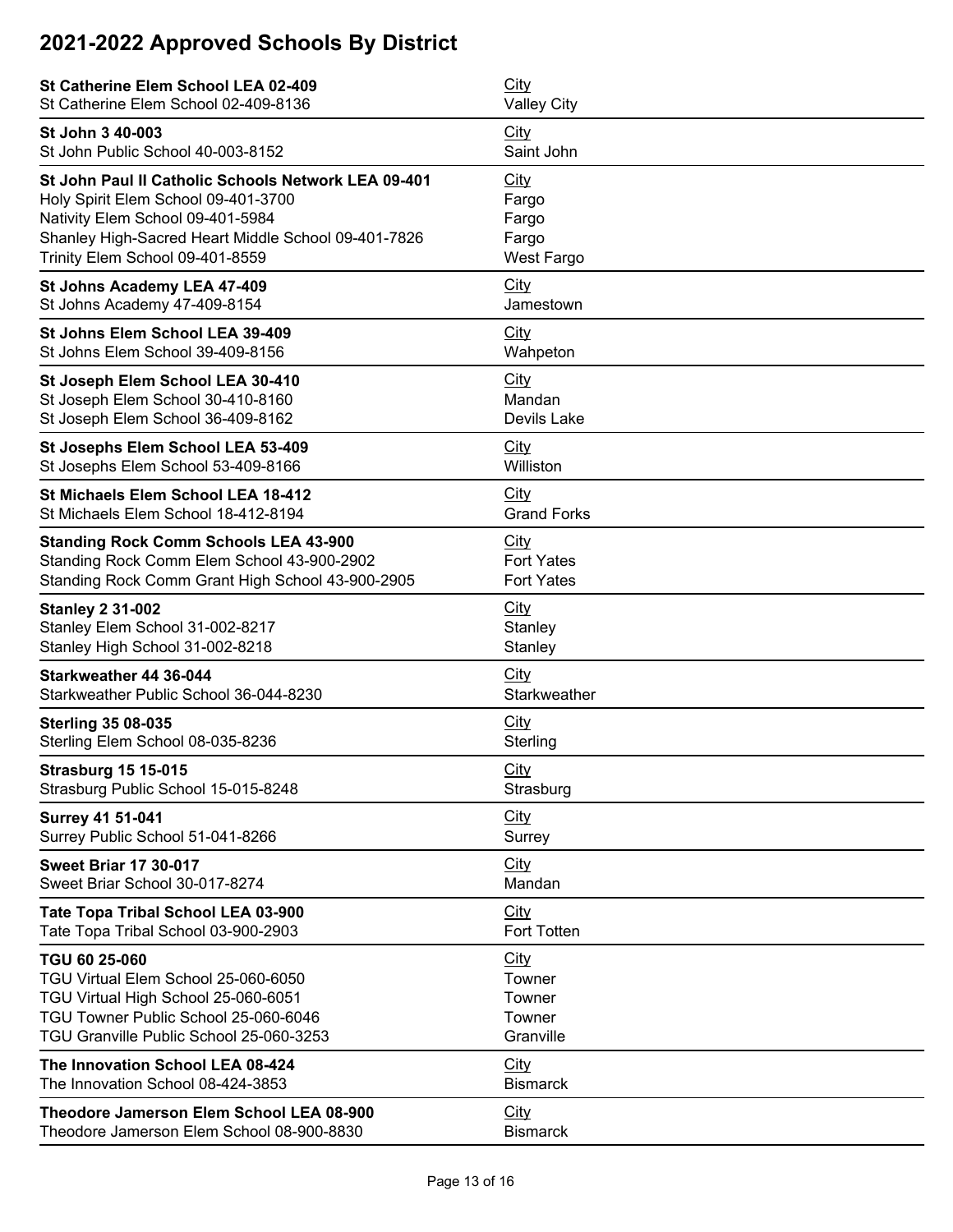| <b>Thompson 61 18-061</b><br>Thompson Public School 18-061-8416                                                                                                                                        | <b>City</b><br>Thompson                                                |  |
|--------------------------------------------------------------------------------------------------------------------------------------------------------------------------------------------------------|------------------------------------------------------------------------|--|
| Tioga 15 53-015<br>Central Elem School 53-015-1360<br>Tioga High School 53-015-8463                                                                                                                    | <b>City</b><br>Tioga<br>Tioga                                          |  |
| <b>Trinity Catholic Schools LEA 45-410</b><br>Trinity High School 45-410-1842<br>Trinity Elem West School 45-410-8196<br>Trinity Elem East School 45-410-8214<br>Trinity Elem North School 45-410-8509 | City<br>Dickinson<br>Dickinson<br>Dickinson<br>Dickinson               |  |
| Turtle Lake-Mercer 72 28-072<br>Turtle Lake-Mercer Public School 28-072-8562                                                                                                                           | City<br><b>Turtle Lake</b>                                             |  |
| <b>Twin Buttes 37 13-037</b><br>Twin Buttes Elem School 13-037-8582                                                                                                                                    | City<br>Halliday                                                       |  |
| Underwood 8 28-008<br>Underwood Public School 28-008-8806                                                                                                                                              | City<br>Underwood                                                      |  |
| <b>United 7 51-007</b><br>Burlington-Des Lacs Elem School 51-007-8819<br>Des Lacs-Burlington High School 51-007-8823                                                                                   | <b>City</b><br>Burlington<br>Des Lacs                                  |  |
| <b>Valley City 2 02-002</b><br>Jefferson Elem School 02-002-4601<br>Valley City Jr-Sr High School 02-002-8954<br>Washington Elem School 02-002-9241                                                    | City<br><b>Valley City</b><br><b>Valley City</b><br><b>Valley City</b> |  |
| Valley-Edinburg 118 34-118<br>Valley-Edinburg Elem School-Crystal 34-118-1626<br>Valley-Edinburg High School 34-118-2109<br>Valley-Edinburg Elem School-Hoople 34-118-3721                             | <b>City</b><br>Crystal<br>Edinburg<br>Hoople                           |  |
| <b>Velva 1 25-001</b><br>Velva Public School 25-001-9003                                                                                                                                               | City<br>Velva                                                          |  |
| <b>Victory Christian School LEA 47-428</b><br>Victory Christian School 47-428-9028                                                                                                                     | City<br>Jamestown                                                      |  |
| <b>Wahpeton 37 39-037</b><br>Wahpeton Elem School 39-037-1362<br>Wahpeton Middle School 39-037-1363<br>Wahpeton High School 39-037-9170<br>Zimmerman Elem School 39-037-9887                           | <b>City</b><br>Wahpeton<br>Wahpeton<br>Wahpeton<br>Wahpeton            |  |
| <b>Warwick 29 03-029</b><br>Warwick Public School 03-029-9219                                                                                                                                          | City<br>Warwick                                                        |  |
| <b>Washburn 4 28-004</b><br>Washburn Public School 28-004-9239                                                                                                                                         | City<br>Washburn                                                       |  |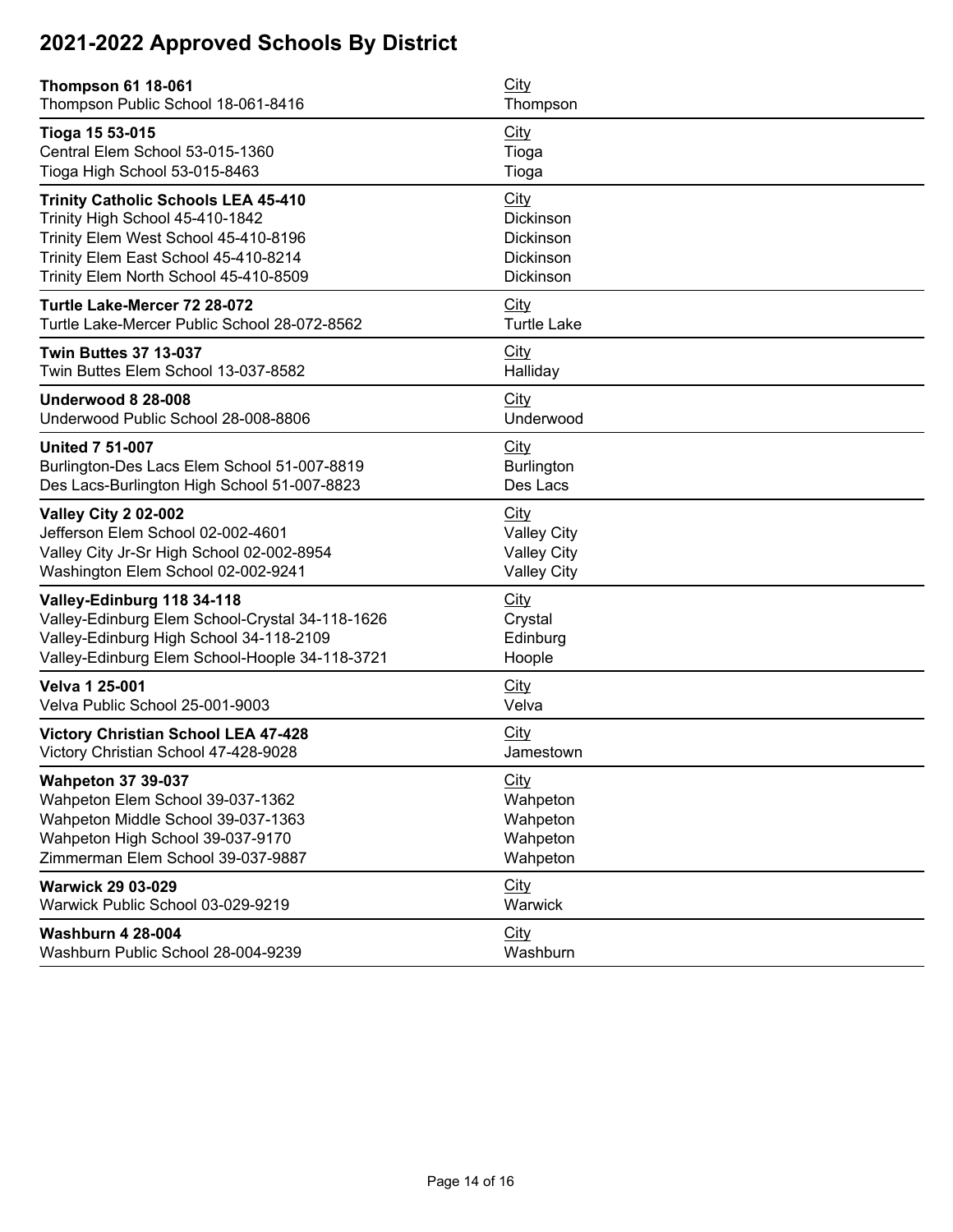| <b>West Fargo 6 09-006</b>                           | <b>City</b>         |
|------------------------------------------------------|---------------------|
| Early Childhood Center 09-006-2100                   | West Fargo          |
| Eastwood Elem School 09-006-2752                     | <b>West Fargo</b>   |
| Harwood Elem School 09-006-3500                      | Harwood             |
| Horace Elem School 09-006-3738                       | Horace              |
| L E Berger Elem School 09-006-5071                   | <b>West Fargo</b>   |
|                                                      |                     |
| Cheney Middle School 09-006-5090                     | West Fargo          |
| West Fargo Elem Virtual Academy 09-006-0530          | <b>West Fargo</b>   |
| West Fargo Middle Virtual Academy 09-006-0532        | West Fargo          |
| Brooks Harbor Elem School 09-006-1062                | <b>West Fargo</b>   |
| Willow Park Elem School 09-006-9420                  | Fargo               |
| Deer Creek Elem School 09-006-1774                   | Fargo               |
| Heritage Middle School 09-006-1776                   | Fargo               |
| Horace High School 09-006-9403                       | Horace              |
| West Fargo High Virtual Academy 09-006-0531          | <b>West Fargo</b>   |
| West Fargo Sheyenne High School 09-006-7865          | <b>West Fargo</b>   |
| Osgood Elem School 09-006-8061                       | Fargo               |
| Freedom Elem School 09-006-2896                      | <b>West Fargo</b>   |
| Liberty Middle School 09-006-5258                    | West Fargo          |
| Independence Elem School 09-006-9316                 | Fargo               |
| Legacy Elem School 09-006-5201                       | <b>West Fargo</b>   |
| South Elem School 09-006-8054                        | <b>West Fargo</b>   |
| West Fargo High School 09-006-9315                   | <b>West Fargo</b>   |
| Westside Elem School 09-006-9350                     | <b>West Fargo</b>   |
| Aurora Elem School 09-006-0545                       | West Fargo          |
|                                                      |                     |
| <b>Westhope 17 05-017</b>                            | City                |
| Westhope Public School 05-017-9325                   | Westhope            |
|                                                      |                     |
|                                                      |                     |
| <b>White Shield 85 28-085</b>                        | <b>City</b>         |
| White Shield Public School 28-085-9363               | <b>White Shield</b> |
| Wichakini Owayawa Elem School LEA 43-400             | City                |
| Wichakini Owayawa Elem School 43-400-9400            | <b>Fort Yates</b>   |
| Williston Basin 7 53-007                             | City                |
|                                                      | Williston           |
| Hagan Elem School 53-007-3370                        | Williston           |
| Lewis & Clark Elem School 53-007-5231                |                     |
| Rickard Elem School 53-007-7445                      | Williston           |
| Wilkinson Elem School 53-007-9412                    | Williston           |
| McVay Elem School 53-007-5629                        | Williston           |
| ASB Innovation Academy 53-007-8700                   | Williston           |
| Missouri Ridge Middle School 53-007-5745             | Williston           |
| Williston Middle School 53-007-9418                  | Williston           |
| Bakken Elem School 53-007-0769                       | Williston           |
| Williston High School 53-007-9416                    | Williston           |
| Del Easton Alternative High School 53-007-1775       | Williston           |
| Round Prairie Elem School 53-007-7600                | Williston           |
| Garden Valley Elem School 53-007-3045                | Williston           |
| <b>Williston Trinity Christian School LEA 53-410</b> | <b>City</b>         |
| Williston Trinity Christian School 53-410-8560       | Williston           |
|                                                      |                     |
| <b>Wilton 1 28-001</b>                               | <b>City</b>         |
| Wilton Public School 28-001-9451                     | Wilton              |
| Wing 28 08-028<br>Wing Public School 08-028-9470     | City<br>Wing        |